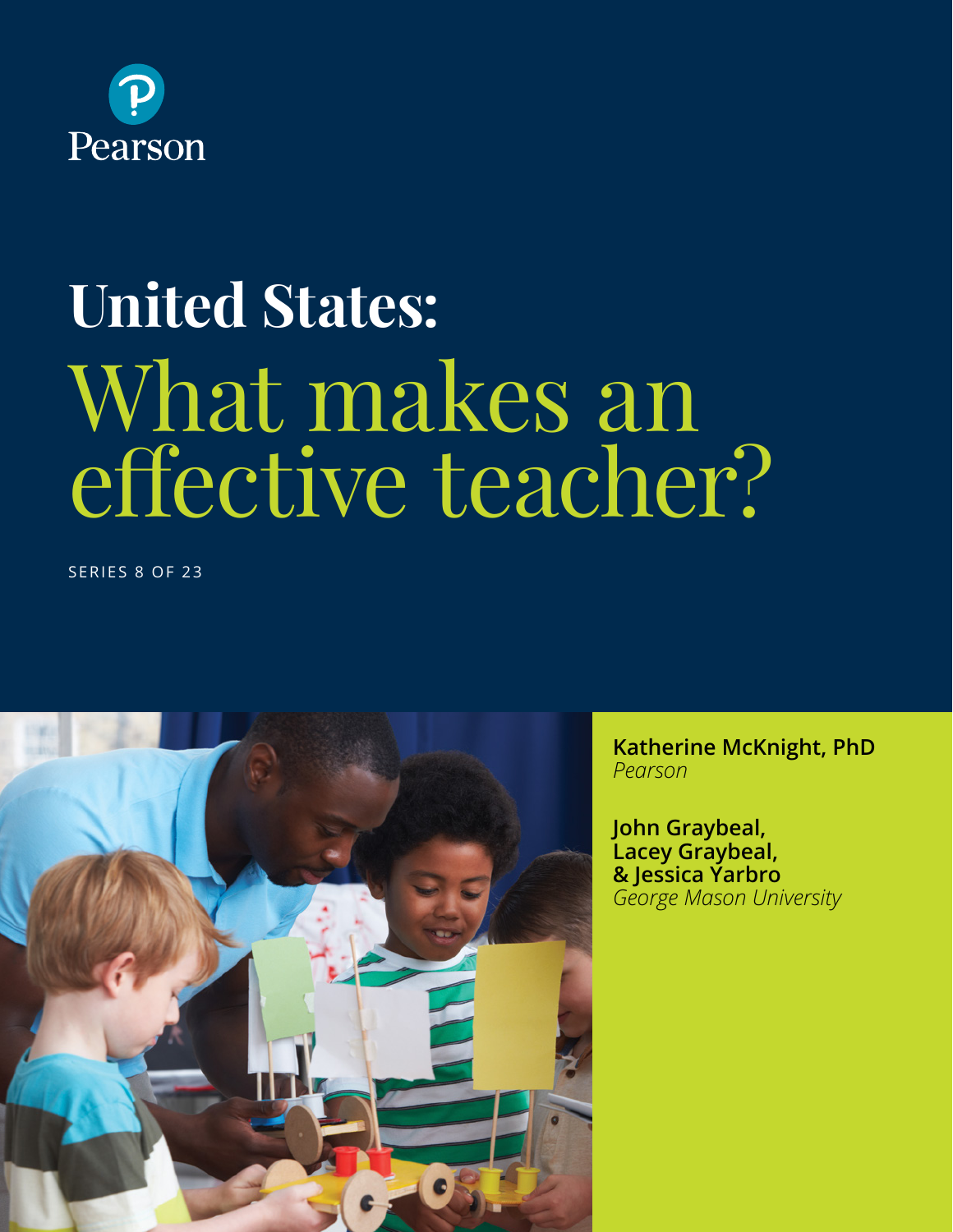# **Executive Summary**



66 The quality of an education system cannot exceed the quality of its teachers. 99

BARBER & MOURSHED, 2007

Decades of research make it clear: teachers make a difference in student learning. In fact, Stanford University economist Eric Hanushek (1992) has noted that the difference between a good and a bad teacher can be a full level of achievement in a single school year. Given the strength of these findings, nations around the world recognize that in order to improve educational outcomes and equity they must focus on effectiveness of teachers. A critical step toward achieving that goal is for individual countries to identify the competencies required for effectiveness and use them to inform teaching standards, preservice teacher preparation, professional development programs and performance evaluations. To make an impact, those systems and processes will need to be based on a common understanding, within each country, of what it means to be an effective teacher.

**Oxfam's international study of teacher competences and standards concludes that in order to build that common understanding, it is "absolutely necessary that the question as to what is considered a quality educator is investigated among stakeholders" (Bourgonje & Tromp, 2011, p. 145).**

Giving stakeholders a voice not only allows us to understand how they think and feel about a topic; it provides an opportunity to help frame important policy decisions that directly impact their lives. Pearson is therefore surveying learners, teachers, principals, education researchers, policymakers and parents in 23 countries regarding their perceptions of what it takes to be an effective teacher. Pearson is comparing the views expressed by these stakeholders with both current government teaching standards and research on effective teaching.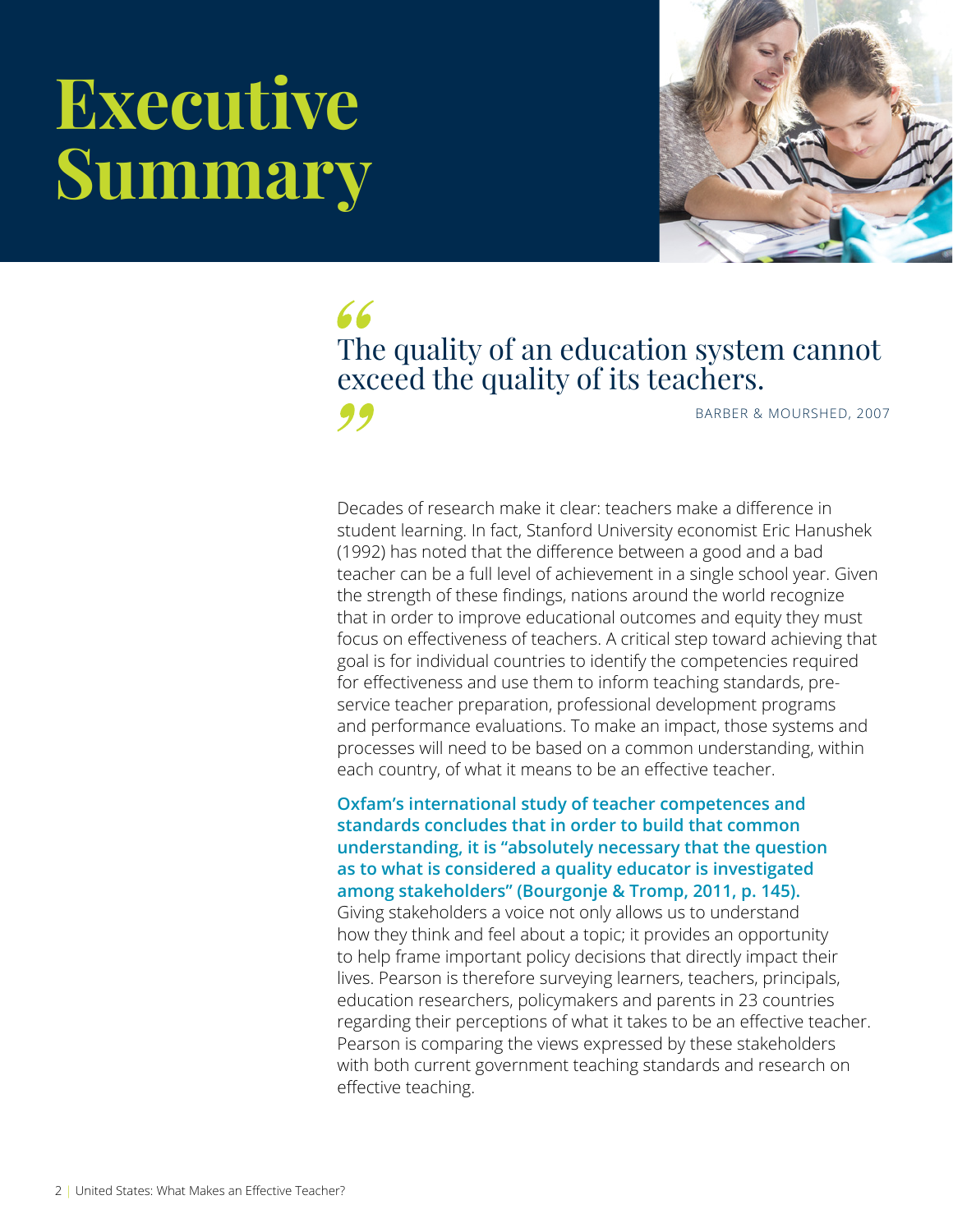This report, the eighth in the series, summarizes the results of the survey conducted in the United States, where the federal government and states have been working to provide a high quality education to all children, yet significant struggles remain in developing and training teachers to deliver high quality instruction. In the global report, data from all 23 participating countries are compared not only across stakeholder groups, but by country as well.

#### **The Survey**

To learn the top qualities education stakeholders in the U.S. seek in their teachers, we administered surveys across the country (see **Figure A1** in the Appendix). The stakeholder groups include:

- Students ages 15-19
- Parents of K-12 students
- K-12 teachers
- K-12 administrators
- Education researchers and policymakers

Respondents were asked to list, in their own words, between 3 and 15 qualities that they feel are most important in making an "effective" teacher and to indicate what type of teacher, by subject(s) and grade level(s), they were thinking about while creating their list. The survey did not define "effective" for respondents, other than that it meant "good," allowing respondents to define what an effective teacher meant for themselves. We developed a coding system to categorize responses, based on prior research about competencies of effective teachers. This coding scheme was reviewed by teachers, principals, education policymakers and researchers and revised iteratively as additional responses were coded, resulting in a final list of 32 categories.

#### **The Most Important Qualities of Teachers in the United States**

We found remarkable consistency in how the groups of surveyed stakeholders responded when they were asked to list between 3 and 15 of what they believed to be the most important qualities or competencies of effective teachers. The most common response across the full sample was that effective teachers need to build trusting, compassionate *Relationships* with their students. It was also the most common response when comparing elementary, middle and high school grade levels, private and public schools, and males and females.

The second and third most common responses across all stakeholder groups were a patient, caring and kind personality and knowledge and understanding of learners. *Patient, Caring* and kind personality addresses positive personality characteristics, particularly associated with compassion and empathy. *Knowledge of Learners* includes an understanding of how students learn at a given developmental level; how learning in a given subject area typically progresses; awareness that learners have individual needs and abilities; and an understanding that instruction should be tailored to meet each learner's needs.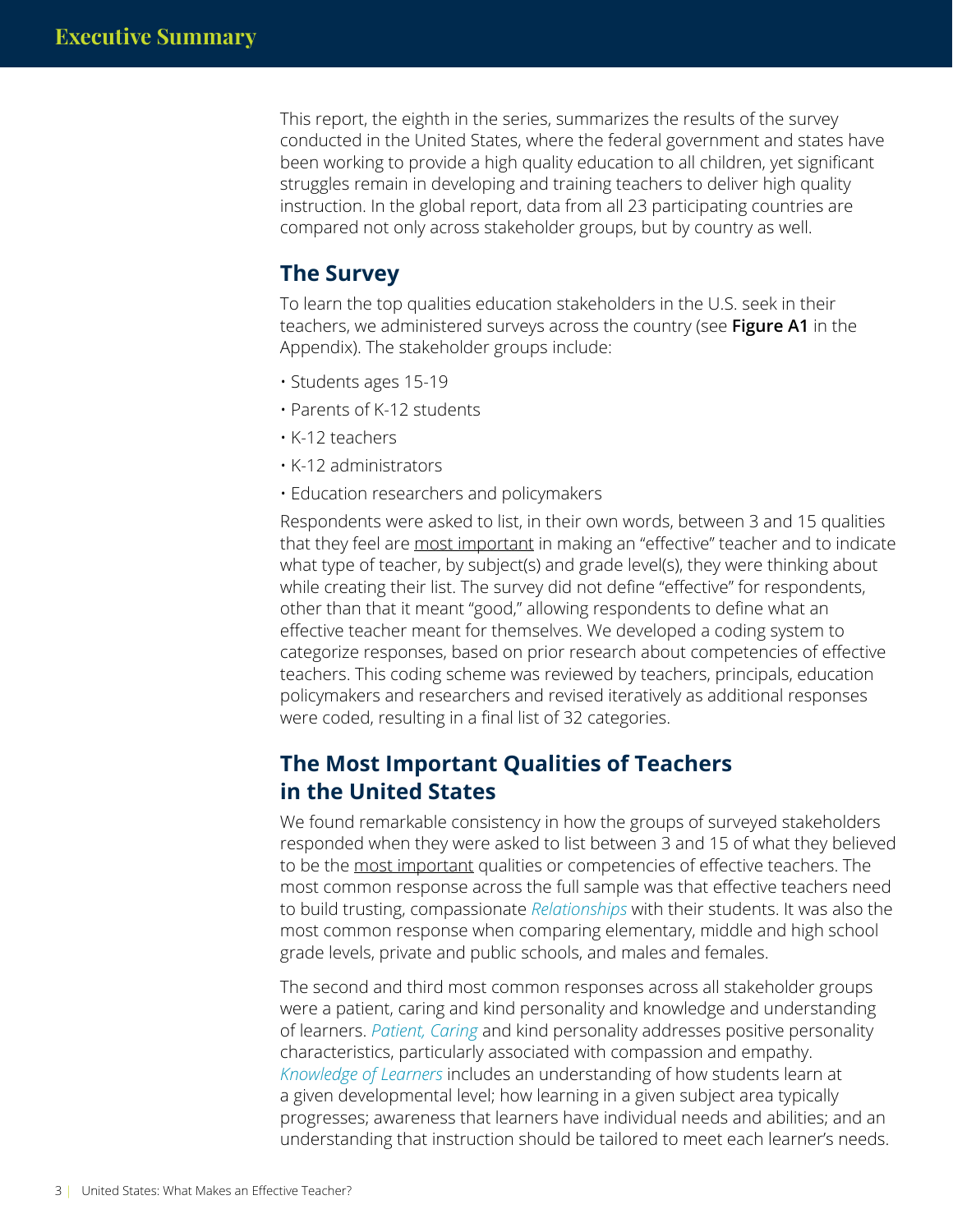#### **Executive Summary**

Most Important **Qualities** of Teachers in the United States

| 1              | <b>Ability to Develop Trusting, Productive Relationships</b> |
|----------------|--------------------------------------------------------------|
| $\overline{2}$ | <b>Patient, Caring, Kind Personality</b>                     |
| 3              | <b>Knowledge of Learners</b>                                 |
| 4              | <b>Dedication to Teaching</b>                                |
| 5 <sup>1</sup> | <b>Subject Matter Knowledge</b>                              |
| 6              | <b>Professionalism</b>                                       |
| 7              | <b>Ability to Engage Students in Learning</b>                |
| 8              | <b>Teaching Skills/Pedagogical Practices</b>                 |
| 9              | <b>Creativity in Planning and Delivering Instruction</b>     |
| 10             | <b>Managing the Classroom Learning Environment</b>           |
|                |                                                              |

When the responses of all stakeholder groups are combined, the other seven categories in the Top 10 qualities or competencies mentioned, were in descending order:

- *Dedication* to teaching and students' success
- Deep content or *Subject Knowledge*
- *Professionalism*—e.g., responsibility, trustworthiness, knowledge of rules and regulations
- Ability to make content and learning *Engaging* and to motivate students to learn
- *Teaching Skills* and pedagogical methods
- *Creativity* in thinking and teaching, being innovative
- Creating and managing a productive learning environment (*Classroom Management*)

Six of the Top 10 most frequent responses for each group of stakeholders were shared by all groups and include *Relationships, Patient & Caring, Subject Knowledge, Teaching Skills, Knowledge of Learners,* and *Dedication*. Additionally, stakeholders associated with public and private schools shared nine of their Top 10 response categories, reporting the same top two most valued qualities. When addressing the qualities most valued for an elementary, middle or high school teacher, respondents also shared nine of their Top 10, reflecting that the qualities they valued most were not specific to grade level taught. Male and female respondents also shared nine of their Top 10 most valued qualities, with their top two in the same order.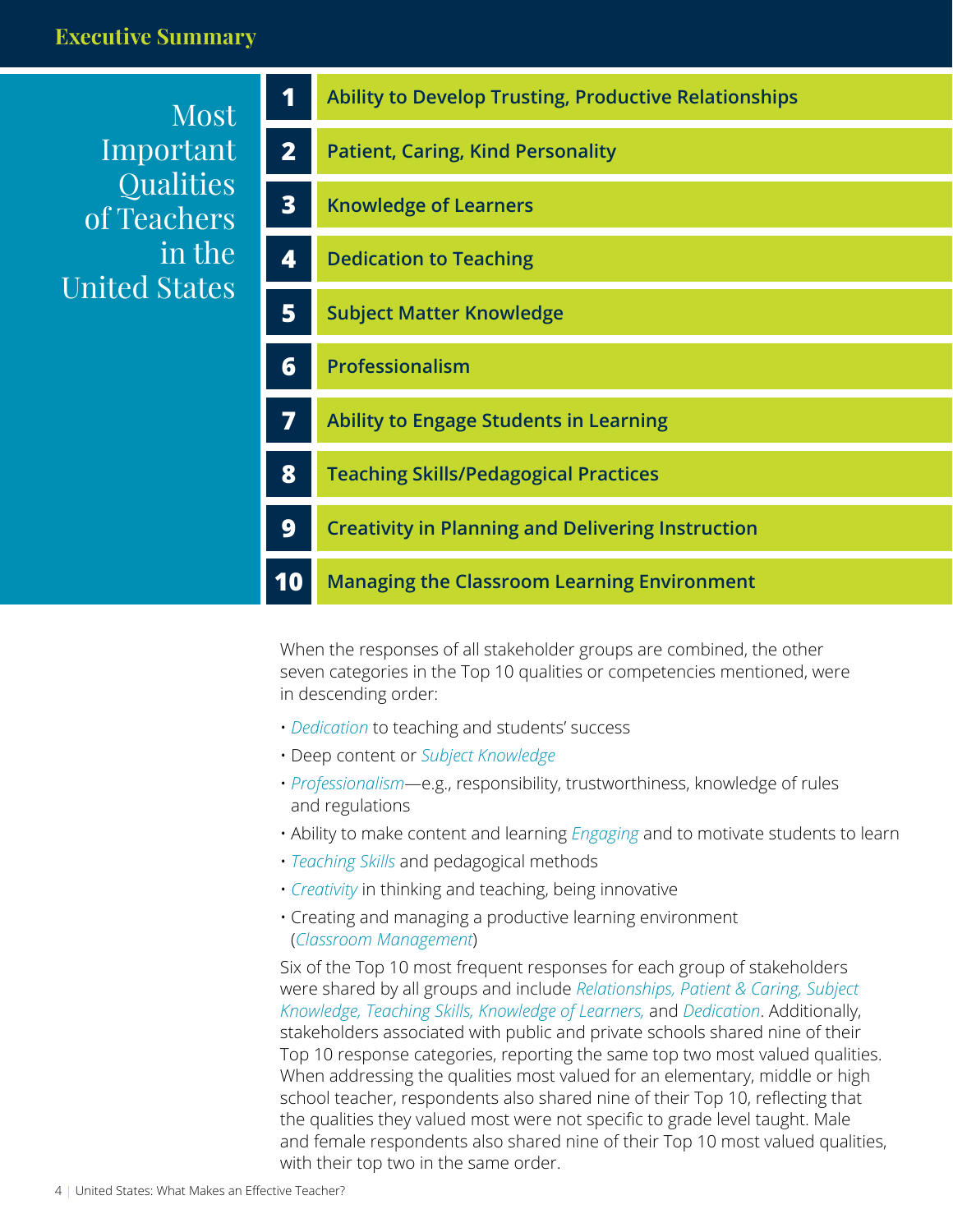The categories of qualities mentioned most often across the entire sample reflect how strongly education stakeholders in the U.S. value dispositions of relatedness, responsiveness, and commitment in their teachers. There is research that supports the link between these dispositions, teacher effectiveness, and learner outcomes. The dispositions of effective teachers are characterized as the bridge between a teacher's capabilities (what they know and CAN do) and the actions they take (what they choose to do).

The survey responses align well with research on effective teaching, and with the standards for K-12 teachers outlined by InTASC (the Interstate Teacher Assessment and Support Consortium). But there were a few significant gaps between what the educator stakeholder groups (teachers, principals, researchers and policymakers) valued most and what research tells us matters most in enhancing student learning. Few educators addressed the importance of knowledge and use of *Assessment* to evaluate and track student progress. Yet researchers suggest that this is the single most important aspect of teaching practice to enhance student learning. Also, few referenced making learning *Challenging* and rigorous for all students, in the belief that all can learn. A "watered-down" curriculum, in fact, has been shown to increase dropout, repeating grades, and/or needing remediation. Additionally, there was surprisingly little mention of teachers focusing on *Deeper Learning* or developing students' "*Non-Cognitive*" or 21st Century skills, both of which have garnered strong interest among teacher groups, researchers and policymakers.

### **Implications**

The greater emphasis placed on teacher dispositions such as relatedness, caring and kindness, reflect a strong focus on the dispositions required for effective teaching. Dispositions are considered to be the bridge between what a teacher is able to do and what he or she chooses to do. These findings among U.S. education stakeholders may reflect the belief that without these critical dispositions, teaching-specific knowledge and skills are insufficient to foster effective learning. Given the challenges in recruiting and retaining the "best and brightest" in teaching, and in improving the quality of pre- and inservice teacher training, this study offers an opportunity for the United States to re-think teacher effectiveness policies and the impact on the quality of the teaching workforce. Ultimately, the survey results reaffirm the notion that, at its foundation, learning is a social enterprise, and effective teaching is about trusting relationships between teachers and learners that foster learner success, as these communities define it.

66 The survey responses align with InTASC standards, but there were a few notable gaps in alignment with research on effective teaching.